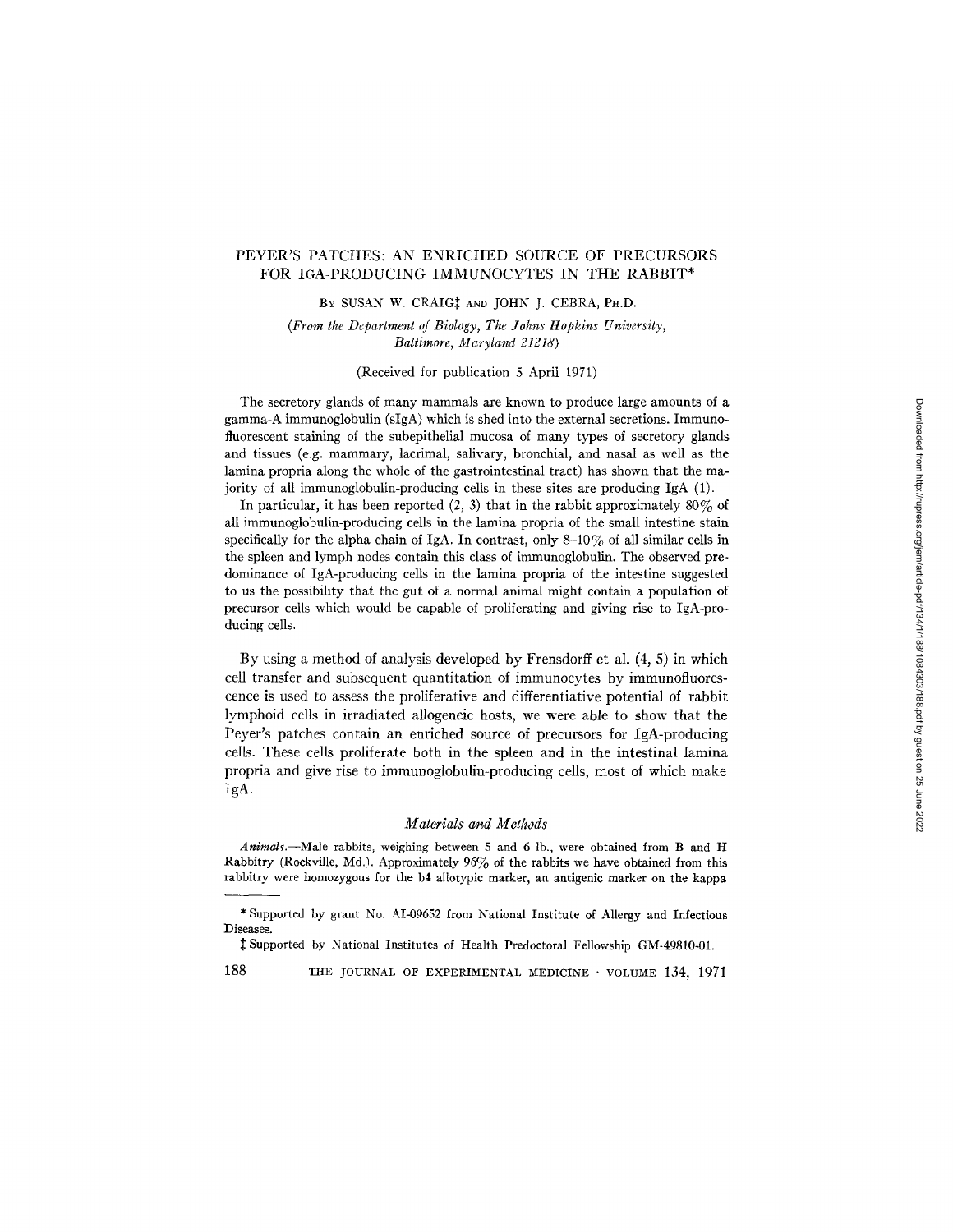light chain of rabbit immunoglobulins. Rabbits which were homozygous for the b5 allotypic marker were purchased from the inbred colonies at Bar Harbor, Maine (Jackson Laboratories) or received as gifts through Dr. Rose Mage, of the National Institutes of Health.

*Preparation of Cell Inocula.--For* each set of cell transfers, a single homozygous b5 rabbit was used as the lymphoid cell donor. These donors were anesthetized (60 mg of Nembutal [Abbott Laboratories, Baltimore, Md.] in 3.6 ml of sterile saline, given intravenously) and then exsanguinated by cardiac puncture. The blood was collected into heparin (4000 IU in  $0.9\%$  NaCl) to prevent clotting. Popliteal lymph nodes were removed and single cell suspensions were made by gently teasing the tissue apart with fine forceps in Eagle's minimal essential medium (MEM)<sup>1</sup> containing  $2\%$  (v/v) of Antibiotic Antimycotic (AA) solution (both from Grand Island Biological Company, Grand Island, N. Y.). Between five and seven Peyer's patches were excised from the ileum together with the sacculus rotundus, a sac-like patch which is found at the ileocecal valve, $2$  The cells from these lymphoid tissues were dispersed into the same medium used for popliteal cells. The peripheral blood, lymph node cells, and Peyer's patch cells were sedimented at 700 g for 20 min at  $4^{\circ}$ C and then washed once in MEM containing  $2\%$  (v/v) AA solution. Portions were taken from each cell suspension, diluted with Turk's solution (30 ml glacial acetic acid/liter of distilled water with a few crystals of gentian violet added) to eliminate red blood cells, and the nucleated cells were counted with a hemocytometer. The cells were kept at 4°C during these procedures.

*Cdl Transfer.--The* cell transfers were done in the following manner: 2 days before cell transfer, recipient  $b^4/b^4$  rabbits received the first of the daily subcutaneous injections of penicillin and streptomycin  $(200,000 \text{ IU of penicillin and } 100 \text{ µg of streptomycin dissolved in})$ sterile, pyrogen-free isotonic NaC1). The following day (1 day before transfer) the recipients were anesthetized as previously described and given a lethal dose of irradiation (500 R each side). On day 0,  $5 \times 10^7 b^5/b^5$  donor cells from the appropriate tissue were injected into the marginal ear vein of each recipient. When the donor allotype marker could be detected in the sera of the recipients by gel diffusion analysis, the animals were sacrificed. In a typical experiment there were three recipients for each cell source tested. Usually, all the recipients were positive by day 6 after cell transfer and were sacrificed together. The cell counts tabulated in this paper are from one particular transfer experiment. However, the generalizations concerning quantitative and qualitative repopulation of spleen and intestine with immunocytes are based on observations of stained tissue from three transfer experiments.

*Preparation of Cytocentrifuge Slides.*—On the day of sacrifice the host animals were anesthetized and then exsanguinated by cardiac puncture. The spleen of each animal was excised and sliced into approximately  $2 \times 2 \times 4$  mm pieces. Three or four of these pieces from different parts of the spleen were quick-frozen as described below. The remaining spleen fragments were mechanically dissociated into single cells in MEM containing  $1\%$  (v/v) AA solution and 20  $\mu$ g/ml of DNAase. The suspensions were allowed to incubate for 10 min at room temperature. This treatment was sufficient to prevent clumping of all the cells by the DNA released from damaged cells. After three washes in MEM containing  $1\%$  AA at  $4^{\circ}$ C, the cells were resuspended in the same medium and white cell counts were made on samples diluted with Turk's solution. Finally, the spleen cell suspensions were adjusted to a concentration of

<sup>&</sup>lt;sup>1</sup> Abbreviations used in this paper: AA, penicillin 10,000 units/ml, fungizone 25  $\mu$ g/ml, streptomycin 10,000  $\mu$ g/ml; ARC, antigen-reactive cells; MEM, Eagle's minimal essential medium; PFC, plaque-forming cells; SRBC, sheep red blood cells.

<sup>2</sup> In one experiment, cells from the sacculus rotundus and cells from the remaining Peyer's patches were used separately as donor cell inocula. By both quantitative and qualitative analysis, repopulation of recipient spleen and intestine by these two inocula was identical.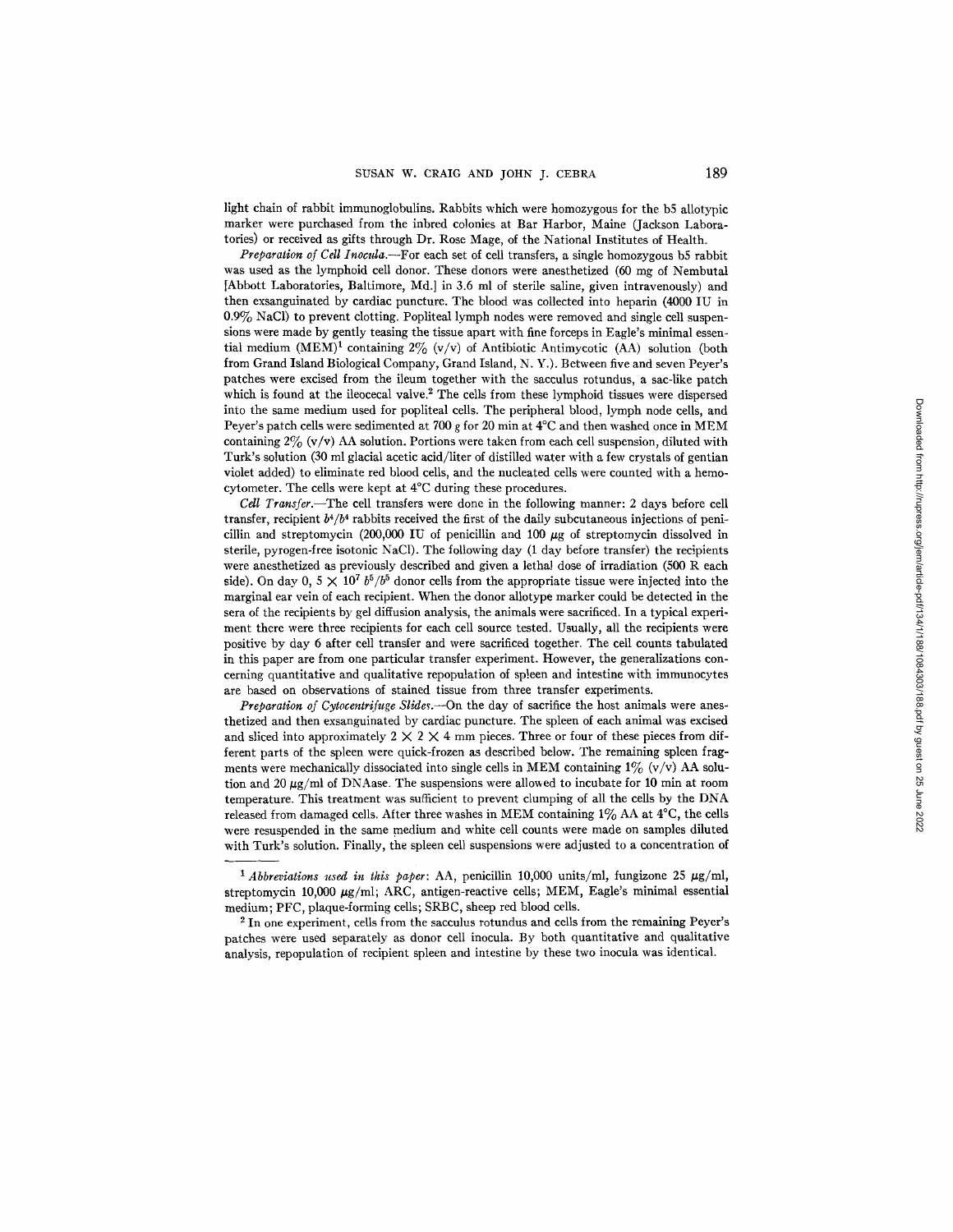$1 \times 10^6$  white cells/ml. Replicate cytocentrifuge slides, each containing approximately 2  $\times$  $10<sup>5</sup>$  cells in a circular area 0.5 cm in diameter were made in a Shandon cytocentrifuge (6). The cells were centrifuged onto the slides at 1000 rpm for 10 min. These cells were then fixed in 95% ethanol for 30 min before staining with specific fluorochrome-tagged reagents.

*Preparation of Tissue for Cryostat Sections.*--Pieces of spleen and ileum were taken from each of the recipients and quick-frozen in a tube of methyl butane cooled to  $-70^{\circ}\text{C}$  in a dry ice acetone bath. Cryostat sections  $(2 \mu \text{ thick})$  were made on an International Model CT1 cryostat microtome. The sections were fixed in  $95\%$  ethanol for 30 min before staining.

*Preparation of Fluorescent Reagents.*--Specific goat anti-rabbit  $\alpha$ -chain and goat antirabbit  $\gamma$ -chain antibodies were made by immunizing goats with the appropriate rabbit immunoglobulin and absorbing the resulting anfisera with normal rabbit IgG and rabbit IgA coupled to Sepharose 2B, respectively. Specific rabbit anti-b5 was prepared by immunizing  $b^4/b^4$  rabbits with purified IgG from  $b^5/b^5$  rabbits (4). Fluorescein (green)- and rhodamine (red)-conjugated goat anti-rabbit  $\alpha$ -chain, goat anti-rabbit  $\gamma$ -chain and rabbit anti-rabbit b5 were prepared according to the method of Cebra and Goldstein (7).

*Staining of Cryostat Sections and Cytocentrifuge Slides.*-To double stain specimens with goat anti-rabbit  $\alpha$ -chain and rabbit anti-rabbit b5, these two reagents were added together in proportions which were previously found to give the brightest staining and the lowest background, and a drop of the mixture was spread on top of the section. Double staining with goat anti-rabbit  $\gamma$ -chain and rabbit anti-rabbit b5 required sequential staining since these two reagents interact. In these cases the slides were first stained with anti- $\gamma$ , washed, and then stained with anti-b5.

*Microscopy.--Sections* and cytocentrifuge slides were observed with a Leitz Ortholux microscope which was fitted with a dark-field condenser  $D = 1.20$ , and an Osram HBO-200 W high pressure mercury lamp. The exciting light was first passed through a heat-absorbing filter (BG38, Coming Glass Works, Coming, N. Y.). Double-stained cells (intermediate shades of yellow verging on chartreuse), cells only stained red, and cells only stained green could be simultaneously observed when the BG12 excitation filter was used in combination with a yellow glass eyepiece barrier filter (K490, Schott, Mainz, W. Germany). In order to verify that a yellow or chartreuse cell observed under this system of illumination was also stained with the rhodamine conjugate, it was subsequently observed using a green interference filter ( $T_{\text{max}}$  = 546 nm; Schott) for excitation and a red (RG1 Schott) glass eyepiece barrier filter. Filter RGI is opaque to the yellow-green light emitted by cells stained with the fluorescein conjugate. To determine whether a fluorescing cell was stained by the fluorescein conjugate, a Wratten window filter 57A (Eastman Kodak, Rochester, N. Y.) was used in combination with the Corning BG12 filter. Filter 57A is a green window filter which, when used in double thickness, excludes most of the red-orange light emitted by cells stained with the rhodamine conjugate.

*Scoring of Cells on Cytocentrifuge Slides*.--Replicate cytocentrifuge slides, containing approximately  $2 \times 10^5$  nucleated cells/slide in a monolayer, were double stained either with red (rhodamine) anti-b5 and green (fluorescein) anti- $\alpha$  chain, or green anti- $\gamma$  chain and red anti-b5. Using the series of filters described above, the number of double-stained ceils (observed as shades of yellow or chartreuse) was counted. Each cell counted was checked with the green excitation filter and the RG1 barrier filter to ascertain that it was indeed red as well as green. Total fluorescent cell counts were made on slides containing less than 1000 fluorescent cells. Slides containing more than 1000 fluorescent cells were sampled in the following manner. The number of microscope field diameters in the diameter of the cytocentrifuge film was determined. At  $\times$  540 magnification there were 23 such fields. 10 microscope fields were examined across the diameter of the eytocentrifuge film and the average number of double-stained cells per field was calculated. This average was multiplied by  $23<sup>2</sup>$  to give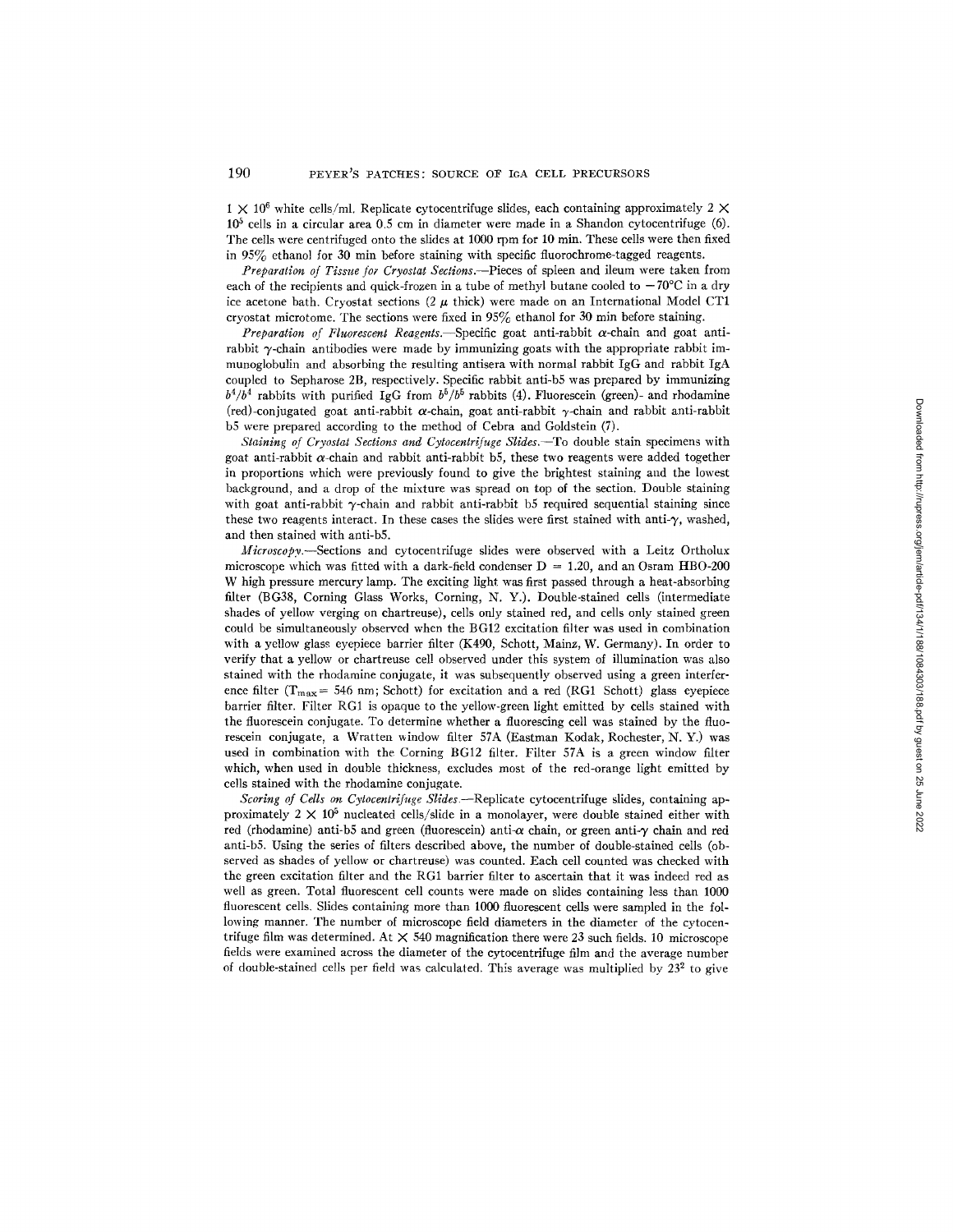the approximate total number of double-stained cells per slide. In the same way, the total number of red b5 cells per slide was counted using the green Schott excitation filter and the RG1 barrier filter.

*Photography.--Pictures* of fluorescent cells were taken using a Leica camera and Anscochrome 500 film. Successful exposure times under our conditions of excitation were 3 min for green-yellow fluorescing cells and 30-45 sec for red fluorescing cells.

### RESULTS

*Analysis of Dispersed Cells from Recipient Spleens.--The* ability of cells from different lymphoid tissues to proliferate and differentiate into immunoglobulinproducing cells was assessed by allogeneic cell transfer into lethally irradiated recipients. The distribution and number of donor cells making IgA and IgG were determined by use of immunofluorescent methods on single cell suspensions. The cell counts presented in Table I show that when popliteal lymph node or peripheral blood cells were injected,  $64-80\%$  of the b5 cells found in the recipient spleens were producing IgG, while only 6-18 % were producing IgA. On the other hand, when Peyer's patches were used as the cell source, 65-79 % of the b5 cells in the recipient spleens were producing IgA and only 10-32 % were making IgG.

*Distribution of IgA- and IgG-Producing Donor Cells in Cryostat Sections of Recipient Small Intestine.--Cryostat* sections were made of recipient small intestine to determine whether or not repopulation of the gut by donor cells making  $\alpha$ - or  $\gamma$ -chain could be effected by lymphoid cells from different sources. Figs. 1-4 are typical microscope fields which illustrate some of the following observations: (a) When  $5 \times 10^7$  Peyer's patch cells were transferred into homozygous b4 recipients, there was considerable repopulation of the recipient gut by donor ceils. In addition, most of the donor immunocytes in any given crosssection were producing IgA (Figs.  $1-4$ ). Donor cells producing IgG were also found, but at a much lower frequency. (b) When  $5 \times 10^7$  popliteal lymph node cells were transferred into b4 recipients, the frequency of donor b5 cells per gut section was extremely low. In addition, the majority of donor b5 cells which were found in the sections were not producing IgA. Most of the donor immunocytes in this case were found to be producing IgG.  $(c)$  In the particular experiment yielding the data shown in Table I, no donor cells at all could be found in random sections taken from several regions of the small intestine when peripheral blood was used as a cell source. However, in other similar experiments it was usually possible to find a few donor cells in at least some sections. Among those few donor immunocytes observed, IgA-producing donor cells were extremely rare.

The observations recorded from stained sections of ileum from recipients of Peyer's patch and popliteal lymph node cells are interpreted to mean that Peyer's patch cells are considerably more efficient in reseeding the gut with immunoglobulin-producing cells than are an equal number of cells from the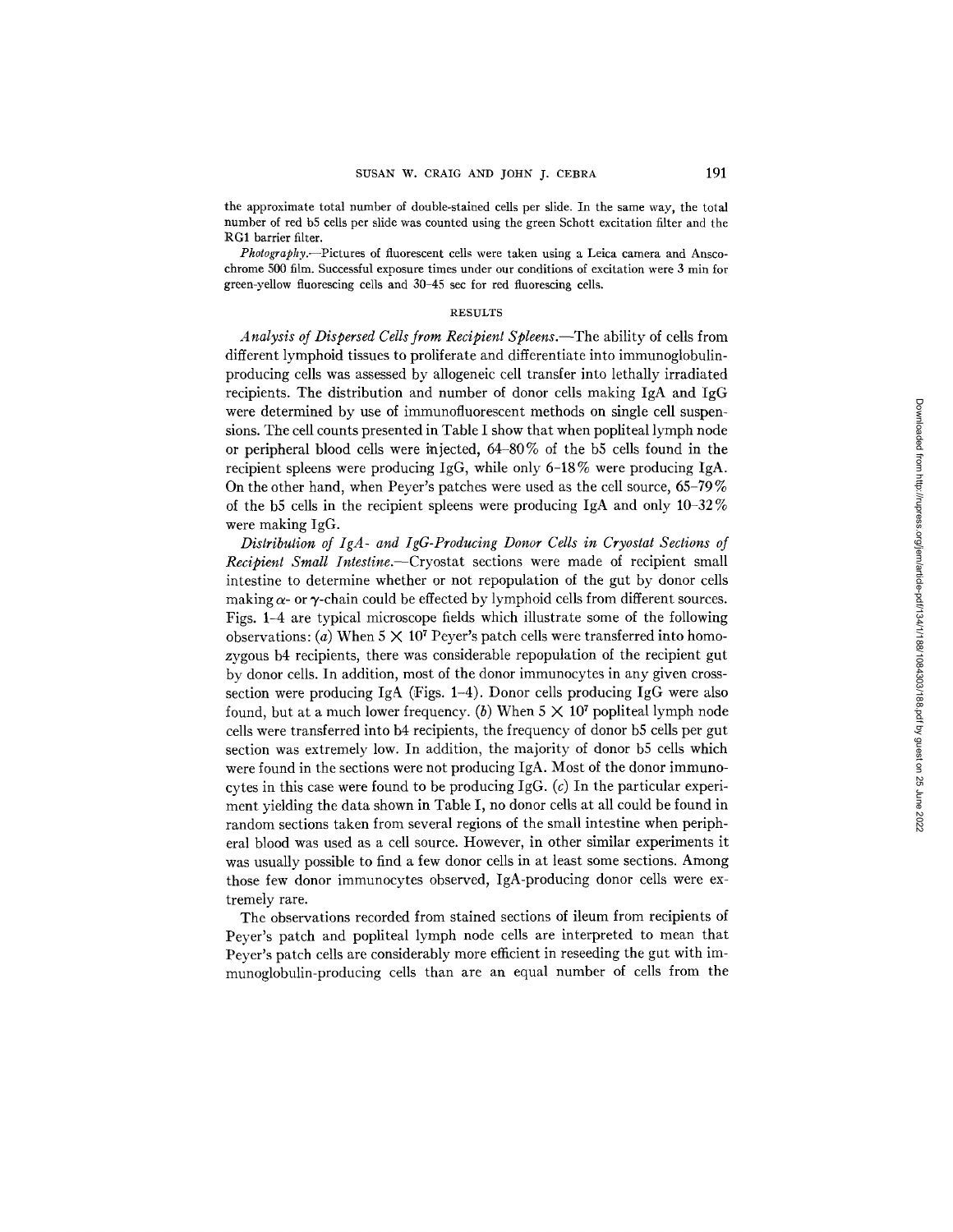popliteal lymph nodes. In addition, when Peyer's patches are used as the cell source, the percentage of donor cells in the gut which stain for  $\alpha$ -chain is much greater than when a popliteal lymph node is used as a cell source.

It would seem unlikely that these findings are explicable on the basis of differential survival of popliteal lymph node and Peyer's patch cells during the handling period before transfer since the number of b5 cells in the spleens of animals which received popliteal lymph node cells was similar to the number of b5 cells in the spleens of animals which received Peyer's patch cells (Table I). That is, at least in the case of Peyer's patches and popliteal lymph node recipients, the transfers were equally successful. At this point it is not clear whether the lower number of b5 donor cells in recipients of peripheral blood reflects lability of peripheral blood cells in this system or whether it reflects the number of immunoglobulin precursor cells in  $5 \times 10^7$  white cells from peripheral blood.

*Distribution of IgA- and IgG-Producing Donor Cells in Sections or Recipient Spleen.--Immunofluorescent* analysis by Frensdorff et al. (4, 5) of spleens which had been reseeded by donor peripheral blood cells showed that clusters of immunoglobulin-producing cells formed in the spleen, often around a small arteriole, and that most, but not all, immunocytes in a given cluster contained immunoglobulin of the same class and allotype.

In the experiments reported here, cryostat sections of spleen were made to determine how the composition of clusters in the spleen compared with the differential counts from cytocentrifuge slides. Spleen sections were double stained either with red anti-b5 and green anti- $\alpha$  chain or with red anti-b5 and green anti- $\gamma$  chain. Figs. 5-12 illustrate some of the following observations: (a) The spleens of animals receiving Peyer's patch cells contained many clusters composed of donor cells with IgA in their cytoplasm. A small cluster is shown at high power to facilitate identification of the same cells in the two photographs of the same field under two different conditions of illumination (Figs. 5, 6). However, the majority of such clusters in the spleen were much larger (Figs. 7, 8) and generally contained small numbers of b5 cells which did not stain for  $\alpha$ -chain. These are not easily discernible in low power pictures. (b) The spleens of animals which received popliteal lymph node cells contained clusters of b5 cells, the majority of which stained for  $\gamma$ -chain (Figs. 9, 10). There were a few cells in cross-sections of all such clusters which were only stained by a single conjugate. These cells might have been b5 cells which were not producing  $\gamma$ -chain or they might have been cells not of donor origin which were producing  $\gamma$ -chain. (c) In general, when spleen sections from lymph node cell recipients were stained with both red anti-b5 and green anti- $\alpha$  chain, most of the clusters were observed to contain predominantly cells stained only by the red conjugate. This observation indicates that most of the donor cells in these clusters were not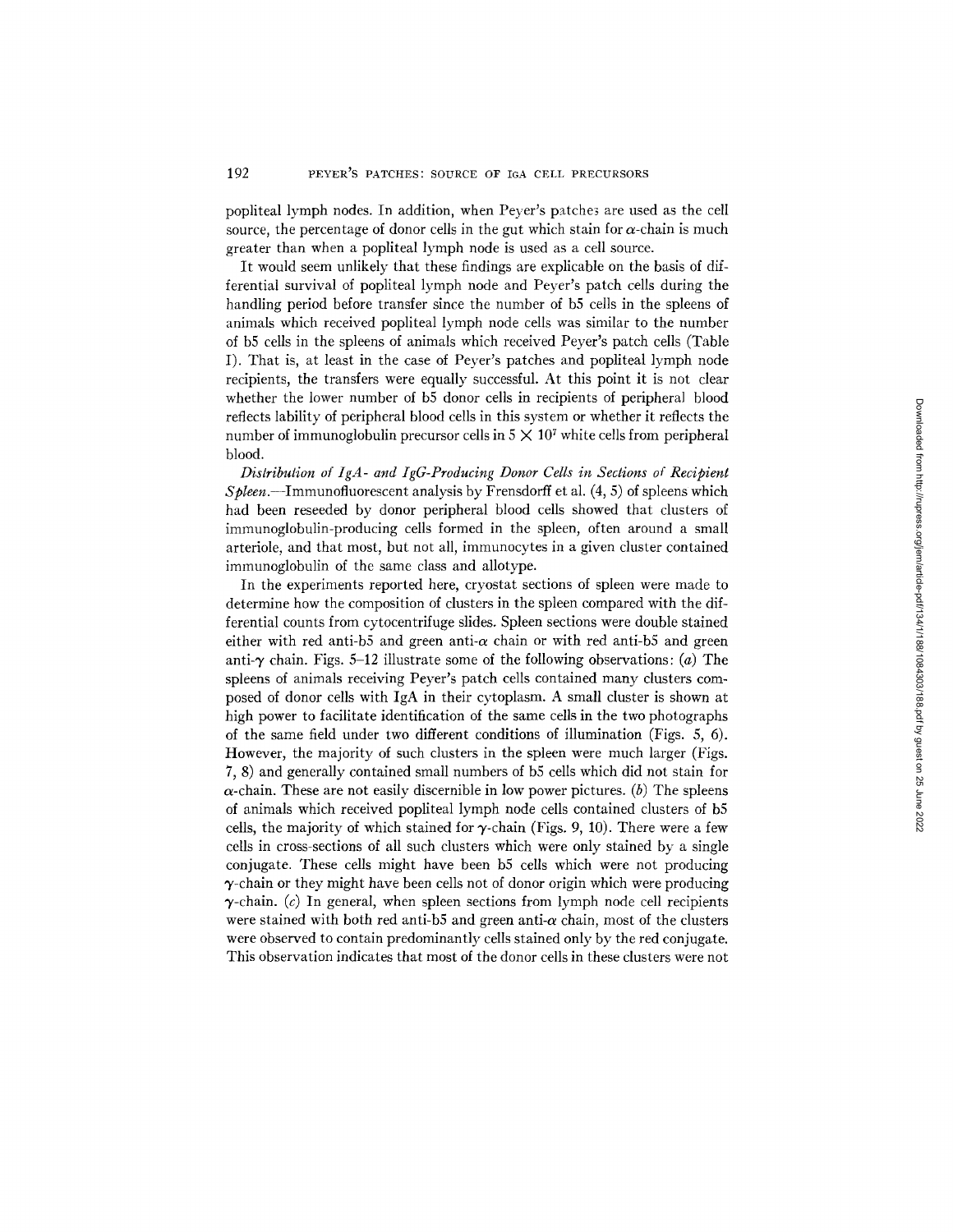producing  $\alpha$ -chain (Figs. 11, 12). Occasionally a b5,  $\alpha$ -chain-producing cluster of cells was found in the spleen of a lymph node cell recipient. These were infrequent in comparison to the numbers of such clusters in the spleens of animals reseeded with Peyer's patch cells. (d) There were also some  $\alpha$ -chain-producing clusters in recipients of either type of inoculum in which the majority of cells did not stain for the b5 allotype marker. These clusters must have been either host derived, i.e.,  $b^4/b^4$  or b-negative donor cells.

In summary, our observations of stained sections lead us to suggest that it is the proportion of clusters containing mainly IgA cells or IgG cells which varies with the origin of the inoculum rather than the number of cells within a given cross-section of a cluster that are making either  $\alpha$ -chain or  $\gamma$ -chain. These observations are in agreement with earlier studies (4, 5) which showed that in spleen reseeded with peripheral blood cells, a given cluster contained predominantly, although not exclusively, cells staining for one class of heavy chain and one allotype of light chain.

 $\mathbb{T}$  and  $\mathbb{T}$  and  $\mathbb{T}$  and  $\mathbb{T}$  and  $\mathbb{T}$  and  $\mathbb{T}$  and  $\mathbb{T}$  and  $\mathbb{T}$  and  $\mathbb{T}$  and  $\mathbb{T}$  and  $\mathbb{T}$  and  $\mathbb{T}$  and  $\mathbb{T}$  and  $\mathbb{T}$  and  $\mathbb{T}$  and  $\mathbb{T}$  and  $\mathbb{T}$  and  $\mathbb{T}$  and  $\mathbb{T$ *Frequency of Donor (b5) IgA- and IgG-Staining Cells in Spleens of b<sup>4</sup>/b<sup>4</sup> Recipients of Popliteal Lymph Node, Peripheral Blood, or Peyer's Patch Cells Sacrificed 6 Days after Transfer* 

| Recip-<br>ient<br>rabbit | Source of<br>cell inoculum* | Cell counts per $2 \times 10^5$<br>recipient spleen cells |                                    | $\%$ of<br>donor                 | Cell counts per $2 \times 10^5$<br>recipient spleen cells |                                    | $%$ of<br>donor                  |
|--------------------------|-----------------------------|-----------------------------------------------------------|------------------------------------|----------------------------------|-----------------------------------------------------------|------------------------------------|----------------------------------|
|                          |                             | No. of<br>donor (b5)<br>IgA-producing<br>cellsi           | Total No.<br>of donor<br>b5 cells§ | cells<br>which<br>contain<br>IgA | No. of<br>donor (b5)<br>IgG-producing<br>cells            | Total No.<br>of donor<br>b5 cells§ | cells<br>which<br>contain<br>IgG |
| 480                      | Peyer's                     | 14,388                                                    | 18,197                             | 79                               |                                                           |                                    |                                  |
|                          | patches                     | 12,167                                                    | 16,769                             | 73                               | 1,645                                                     | 15,870                             | 10                               |
| 481                      | Ł.                          | 12,695                                                    | 19,467                             | 65                               | 6,453                                                     | 19,928                             | 32                               |
| 482                      |                             | 7,829                                                     | 10,209                             | 77                               | 2,433                                                     | 18,303                             | 13                               |
| 483                      | Lymph node                  | 89                                                        | 1,443                              | 6                                |                                                           |                                    |                                  |
|                          |                             | 84                                                        | 1,700                              | 5                                | 6,400                                                     | 8,670                              | 73                               |
| 484                      |                             | 180                                                       | 2,168                              | 8                                | 44,098                                                    | 59,353                             | 74                               |
| 486                      |                             | 793                                                       | 11.532                             | 7                                |                                                           |                                    |                                  |
|                          |                             | 740                                                       | 9,998                              | 8                                | 22,300                                                    | 34,914                             | 64                               |
| 488¶                     | Periphera!                  | 18                                                        | 106                                | 17                               | 154                                                       | 191                                | 80                               |
|                          | blood                       | 45                                                        | 248                                | 18                               |                                                           |                                    |                                  |

\* A single  $b^5/b^5$  rabbit was the donor of all cell inocula.

 $\ddagger$  Yellow cells stained by both green anti- $\alpha$  and red anti-b5.

§ Cells stained by red anti-b5.

 $\parallel$  Yellow cells stained by both green anti- $\gamma$  and red anti-b5.

¶ Two other recipients of peripheral blood from the donor used in this experiment died before day 6.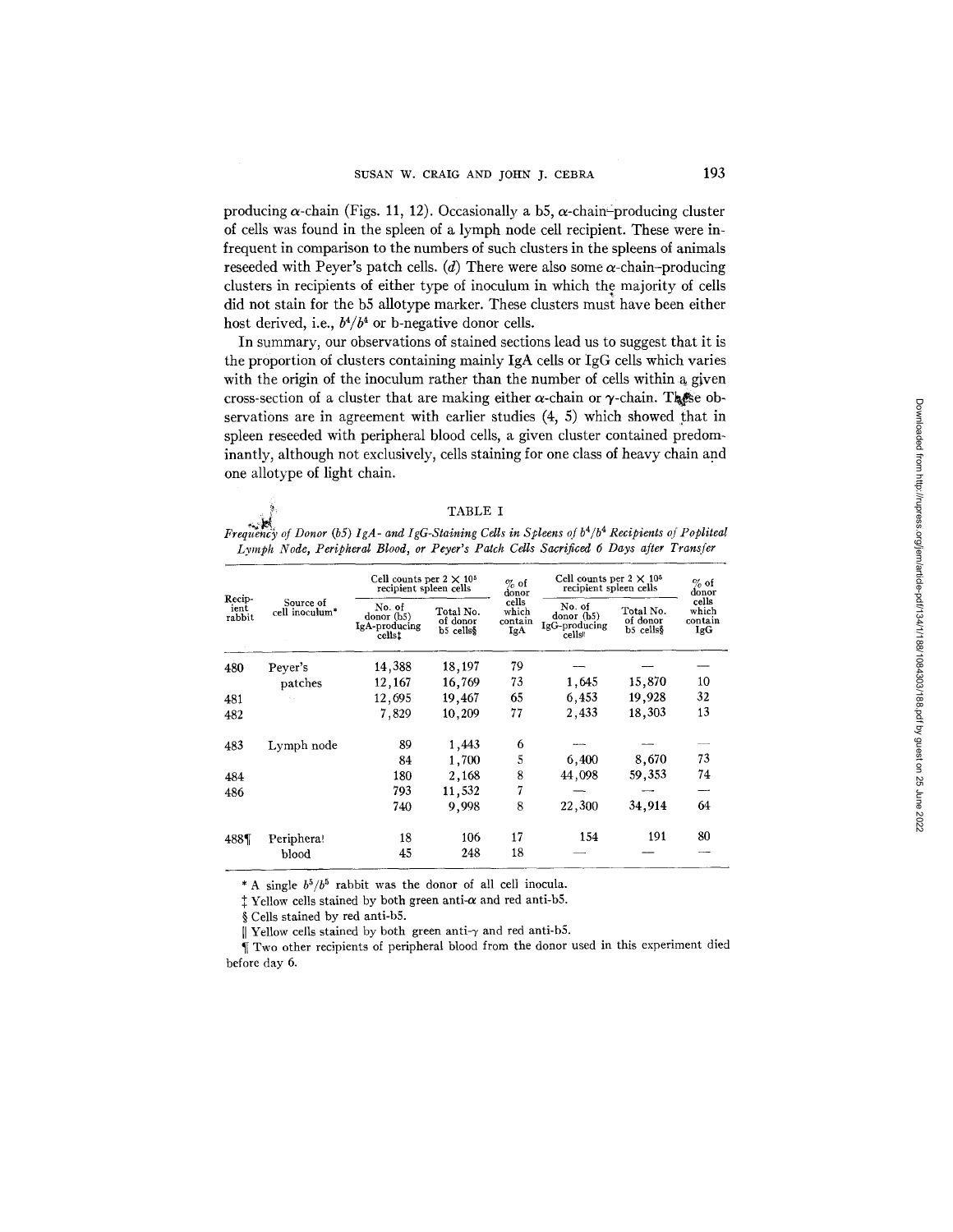

Pairs of pictures are shown in Figs. 1-12. Each pair of figures shows the same field. The left-hand picture is taken using illumination and filters which favor observation of fluorescing cells stained with fluorescein conjugates alone and of fluorescing cells stained by both a rhodamine conjugate and a fluorescein conjugate. The right-hand picture shows only those cells of donor origin stained by the rhodamine-tabeled (red) anti-b5 reagent.

FIG. 1. Section of small intestine from a  $b^4/b^4$  recipient of  $b^5/b^5$  Peyer's patch cells stained with both green anti- $\alpha$  chain and red anti-b5 and observed with the BG12 and K490 filter combination. It is possible to recognize the architecture of the intestine and to note the characteristic repopulation pattern of donor cells. Specifically stained granules (17) in the epithelial cells lining the crypts of Lieberkühn glands are also visible.  $\times$  200. (L, lumen; g, granules; p, plasma cell).

FIG. 2. Same field as in Fig. 1 but observed with the Schott ( $T_{max}$  = 546 nm) excitation filter and the RG-1 barrier filter. Only red fluorescing donor cells are apparent.  $\times$  200.

FIG. 3. Section of small intestine from a  $b^4/b^4$  recipient of  $b^5/b^5$  Peyer's patch cells stained with both green anti- $\alpha$  chain and red anti-b5 and observed with the BG12 and K490 filter combination. Single-stained green cells (host) and double-stained yellow cells (donor) are both observed,  $\times$  660.

FIO. 4. The same microscope field as presented in Fig. 3 but observed with the Schott excitation filter ( $T_{max}$  = 546 nm) and the RG-1 barrier filter. Only the b5 (red) marked donor cells can be seen. Arrow indicates position of a green fluorescent cell (host) which appears under the conditions of illumination in Fig. 1, but not here.  $\times$  660.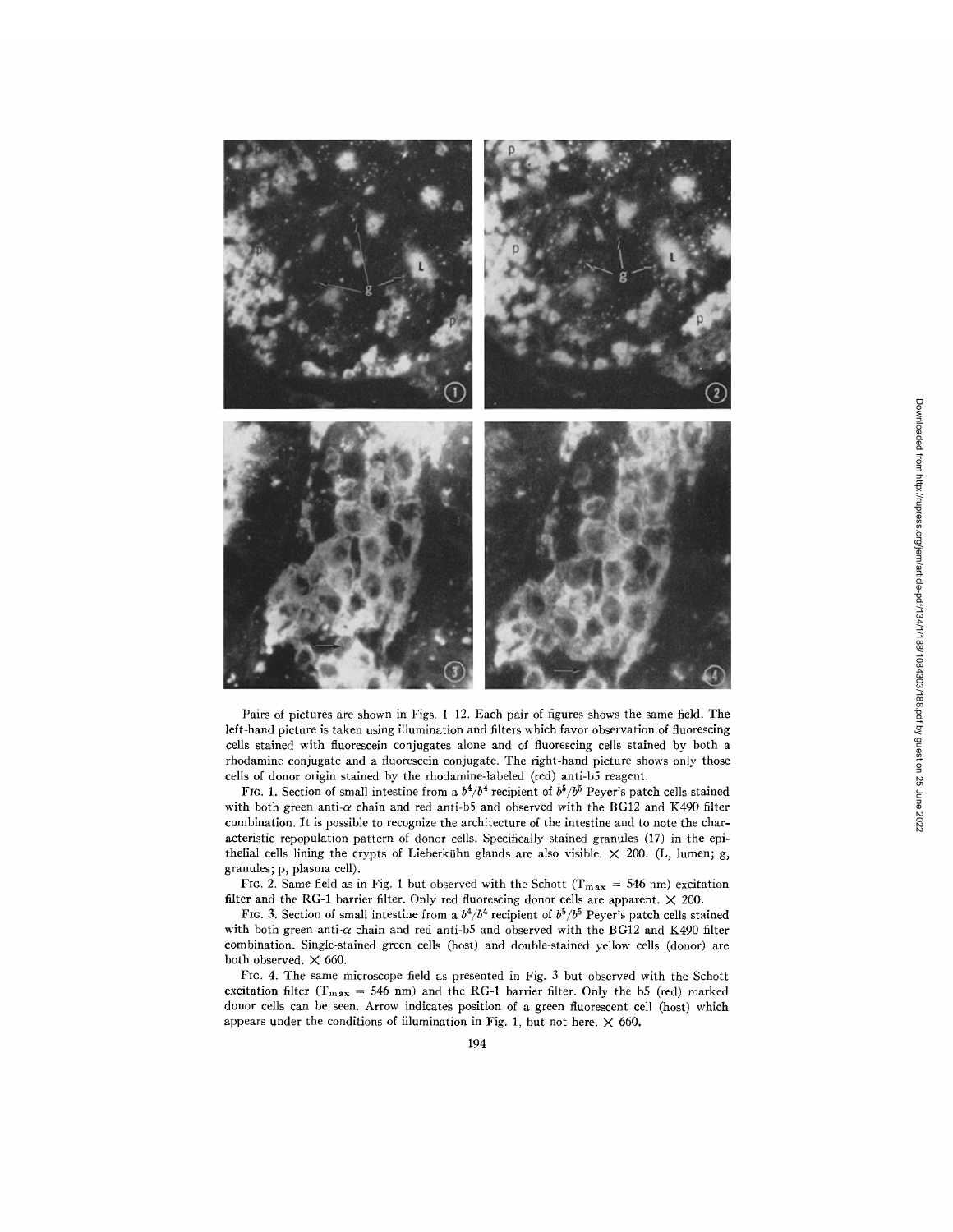

FIG. 5. Section of spleen from  $b^4/b^4$  recipient of  $b^5/b^5$  Peyer's patch cells stained with both red anti-b5 and green anti- $\alpha$  and observed with the BG-12 and K490 filter combination. All the cells appeared yellow (donor).  $\times$  600.

FIG. 6. The same field as in Fig. 5 but observed with the Schott ( $T_{max}$  = 546 nm) excitation filter and the RG-1 barrier filter. Only red fluorescing donor cells are seen.  $\times$  600.

FIG. 7. Section of spleen from a  $b^4/b^4$  recipient of  $b^3/b^5$  Peyer's patch cells stained with both green anti- $\alpha$  chain and red anti-b5 and viewed with the BG12 and K490 filter combination.  $\times$  165.

FIG. 8. The same field as in Fig. 7 but observed with the Schott ( $T_{max}$  = 546 nm) excitation filter and the RG-1 barrier filter. Only red fluorescing donor cells are seen.  $\times$  165.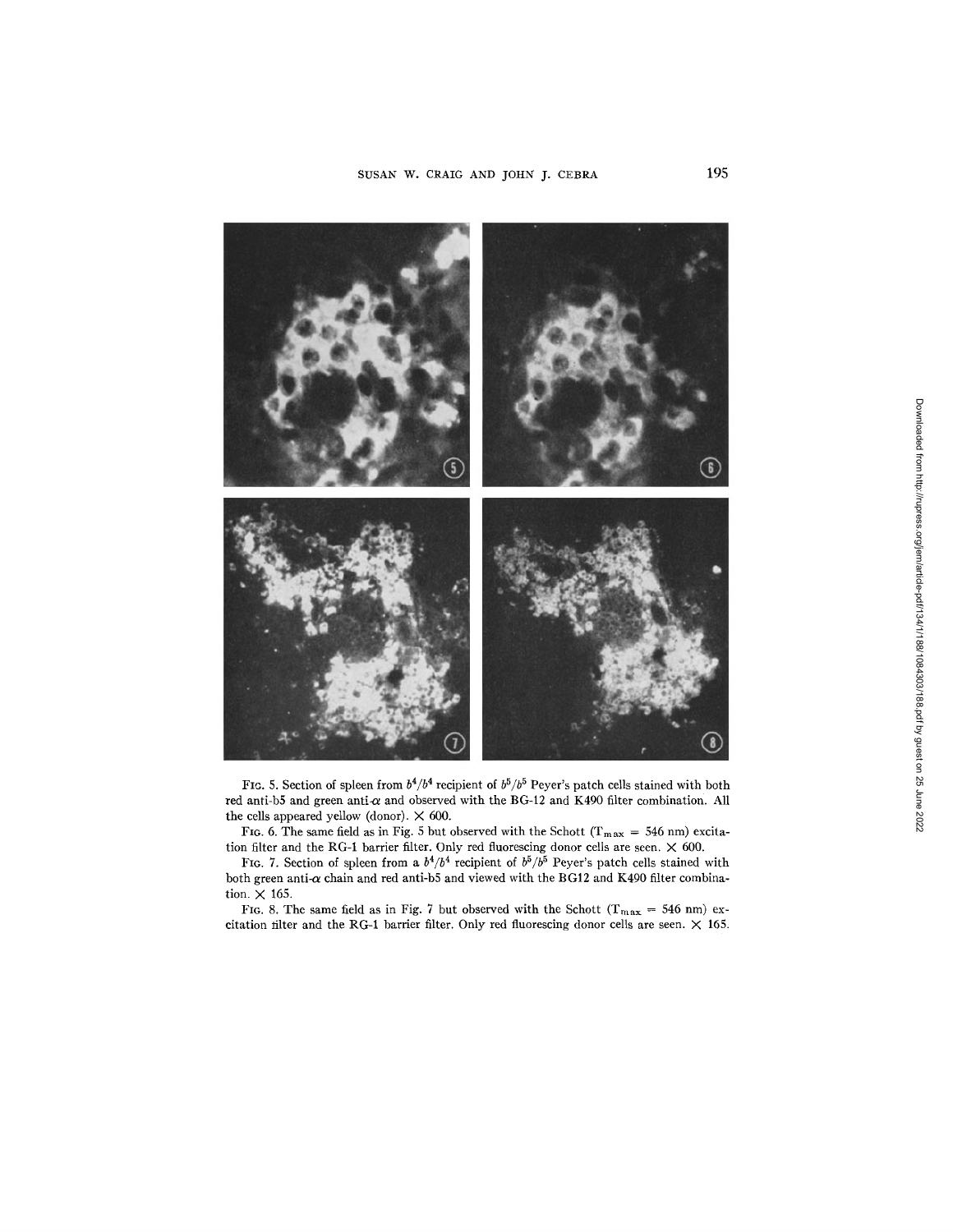

FIG. 9. Section of spleen from a  $b^4/b^4$  recipient of  $b^5/b^5$  popliteal lymph node cells stained with both red anti-b5 and green anti- $\gamma$  chain and observed with the BG12 and K490 filter combination. A large cluster of  $\gamma$ -chain-containing b5 donor cells is seen.  $\times$  165.

FIG. 10. The same field as in Fig. 9 but photographed through the Schott ( $T_{\text{max}} = 546$ ) nm) excitation filter and the RG-1 barrier filter. Only red fluorescing donor cells are seen.  $\times$  165.

F16. 11. Section of spleen from a  $b^4/b^4$  recipient of  $b^5/b^5$  popliteal lymph node cells stained with both red anti-b5 and green anti- $\alpha$  chain and viewed with the BG12/K490 filter system. Both green and yellow cells are seen.  $\times$  530.

FIG. 12. The same field as in Fig. 11 but observed with the Schott ( $T_{max}$  = 546 nm) excitation filter and the RG-1 barrier filter. Only the red fluorescence is visible. Thus, although there are many donor cells (red), very few of them contain  $\alpha$ -chain (green).  $\times$  530.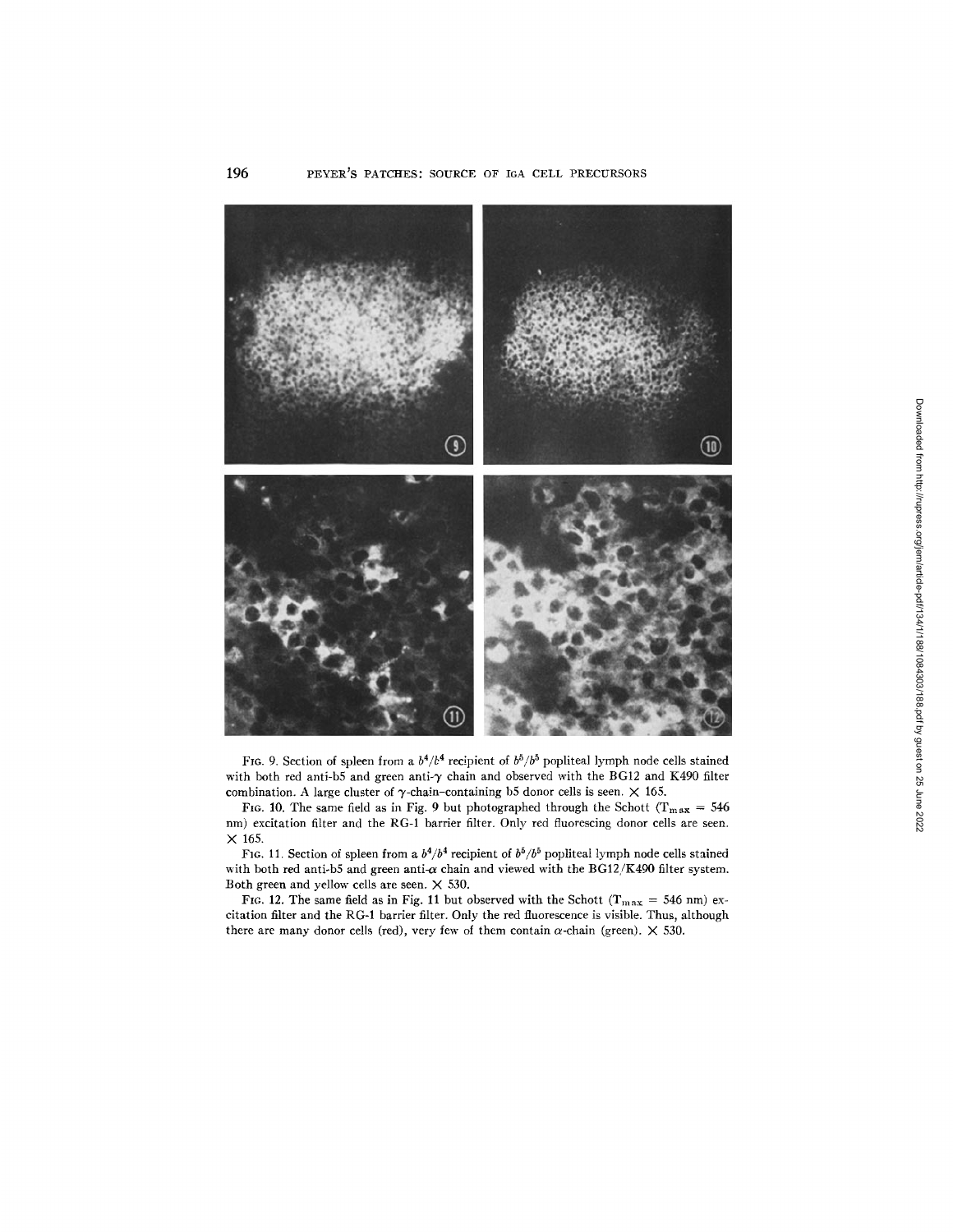## **DISCUSSION**

Since the Peyer's patches associated with the intestine contain a significant proportion of the total lymphoid cell population, many workers have been concerned with ascertaining whether these tissues have a special immunological role. Studies by Cooper and Turner (8), in which sheep red blood cells (SRBC) were injected directly into the Peyer's patch vein, demonstrated the induction of specific IgM plaque-forming cells (PFC) in the Peyer's patch cell population and in the draining mesenteric lymph node. Armstrong et al. (9) have reported that the number of antigen-reactive cells (ARC) in the Peyer's patches of rats immunized intravenously with purified *Salmonella adelaide* flagellin was twice the number of ARC found in the spleen. Their method of detection would record IgG-, IgM-, or IgA-producing cells.

Recently, Bazin, Levi, and Doria (10) have reported that a significant number of IgA PFC appear in the spleens and mesenteric lymph nodes of germ-free mice which have been immunized orally by allowing them to drink a 5 % suspension of SRBC. The authors suggest that the PFC might have originally been derived from intestinal lymphoid tissue. Crabbé et al. (11) were able to detect specific IgA antibody-forming cells in the lamina propria, but not in the Peyer's patches, of germ-free mice which had been immunized orally with ferritin. Finally, Faulk et al. (12), in a detailed morphologic study of Peyer's patches, could not detect either IgA-containing plasma cells or specific IgA antibody-synthesizing immunoblasts in normal or hyperimmune animals.

When the above observations are considered in relation to our finding that the Peyer's patches represent a source of lymphoid cells that have the potential to seed the gut and to proliferate and differentiate into IgA-producing cells, it is not unreasonable to speculate that the function of the Peyer's patches in the immune system is to furnish IgA precursor cells or antigen reactive cells to the lamina propria of the small intestine, the mesenteric lymph nodes, and perhaps to other lymphoid tissues and secretory glands as well. The concept of there being a local secretory immune system (1) will be further strengthened if it can be demonstrated that Peyer's patches do indeed furnish IgA cells to other secretory lymphoid tissues.

Besides demonstrating the differentiative capacity of Peyer's patch cells, our results also suggest that there is a definite difference in the ability of Peyers' patch cells and popliteal lymph node cells to seed the gut of recipient rabbits. This result might be interpreted to mean that there is some intrinsic property of Peyer's patch cells which results in their having either a higher affinity than other lymph node cells for the gut tissue or a greater ability to proliferate there.

In considering the behavior of Peyer's patch and popliteal lymph node cells in our transfer system, it is relevant to point out that other workers have also reported that the final distribution of certain kinds of lymphoid cells in a trans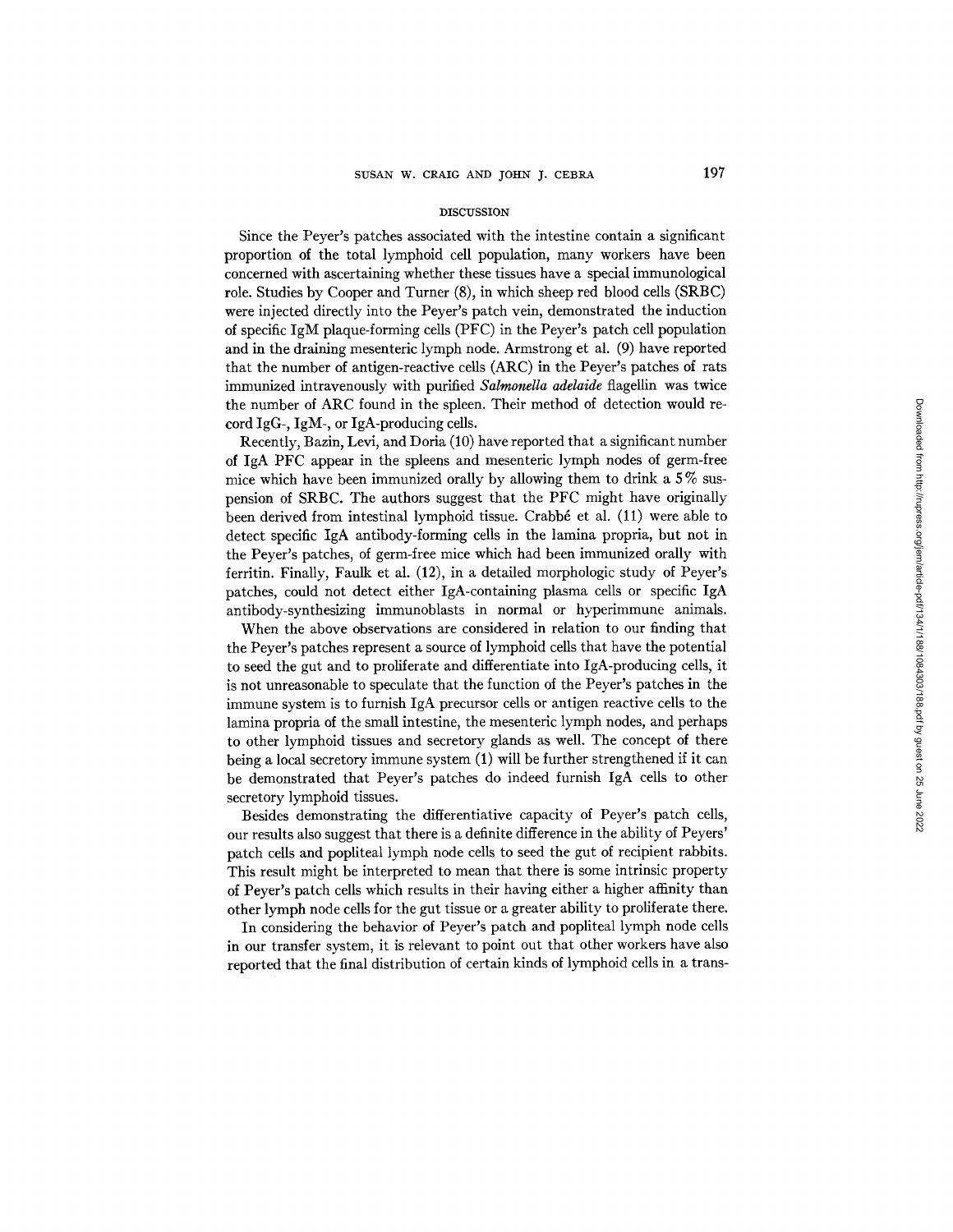fer system depends upon the source of the donor ceils. For example, Gowans and Knight (13) reported that when labeled large lymphocytes obtained from rat thoracic duct lymph were injected intravenously into syngeneic recipients, the cells localized preferentially in the lymphoid tissue of the gut. They suggested that this selective localization might be due to the fact that most large lymphocytes in the thoracic duct are derived from intestinal lymphoid tissue, where they might have been "sensitized" to antigens commonly found in the gut.

More recently, Griscelli et al. (14) have shown that large lymphocytes obtained from rat mesenteric lymph nodes or thoracic duct lymph show a marked preferential accumulation in lymphoid tissue within or adjacent to the intestine while cells from peripheral nodes (popliteal, superficial and deep axillary, lumboaortic nodes, and superficial and deep cervical nodes) lodged preferentially in peripheral lymph nodes. These authors also presented evidence that the presensitization of cells with antigen influenced their homing behavior in recipient syngeneic rats.

As yet, any role that antigen or presensitization of cells by antigen might play in determining the normal distribution of immunoglobulin-producing cells, and especially of IgA cells, is experimentally undefined. For example, although recent experiments (e.g. 15) demonstrate that a local antigenic stimulus is needed to initiate the production and secretion of IgA into external secretions, it is as yet unclear whether the IgA-producing cells involved have been "called in" from other lymphoid tissues of the animal in response to the stimulus or whether they were in the subepithelial mucosa all along in the form of nonproductive IgA precursor cells which then responded to the stimulus by proliferation and differentiation. It should be possible to test these alternatives by using some further modification of the transfer system in combination with the facilitated plaque technique for detecting IgA antibody-producing cells (16).

Finally, we would like to emphasize the fact that in our artificial system, Peyer's patch IgA cells proliferate extensively in the spleen and lymph nodes as well as in the gut of recipient rabbits. However, in the normal immunologically competent rabbit, very few IgA cells are found in the spleen and lymph nodes although there are many IgA cells in the secretory glands and in the gut. There is no reason to suspect that the Peyer's patches do not contribute IgA precursor cells to the general lymphatic and blood population of circulating cells. Thus if the Peyer's patches selectively seed the intestinal and respiratory mucosae and secretory glands with IgA precursors, then either a specific "homing" must be postulated to occur under normal conditions or else a random seeding followed by selective proliferation.

The problem of specific homing *versus* "random lodging" followed by selective cell division has been dealt with fairly convincingly in embryonic systems and there, at least, the evidence favors the latter hypothesis (18). It is con-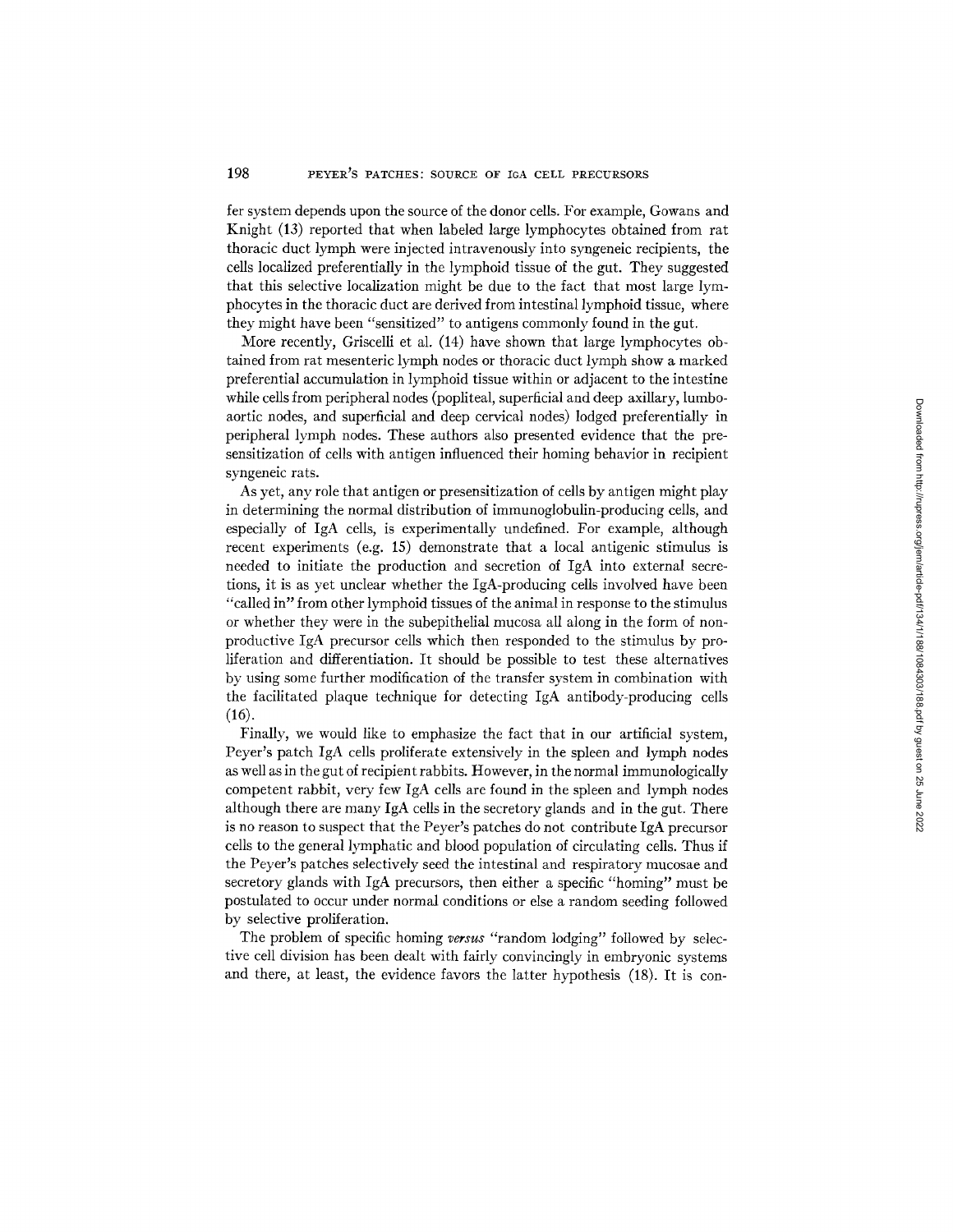ceivable that one of these processes also operates in determining the final distribution of classes of immunoglobulin-producing cells. At the moment, we favor the hypothesis that Peyer's patch IgA cell precursors are shed into the circulation constantly, seed various tissues on a random basis, and proliferate selectively in those tissues rich in IgA cells as a result of a specific interaction between the precursors and some component of the tissue environment. For example, either local immunogens or some local macromolecule, such as secretory component, might act on Peyer's patch precursor cells to stimulate their proliferation and to cause them to lose their migratory property.

Whatever the processes guiding the normal distribution of immunoglobulinproducing cells, future work on this problem and on other questions raised in this discussion should be facilitated by the availability of an enriched source of IgA precursor cells in the Peyer's patches.

## SUMMARY

The proliferative and differentiative potential of Peyer's patch, peripheral blood, and popliteal lymph node cells was assessed by allogeneic cell transfer followed by quantitation of donor immunocytes by immunofluorescence. It was found that Peyer's patches are a highly enriched source of cells which have the potential to proliferate and differentiate into IgA-producing immunocytes and that the Peyer's patch cells are far more efficient in seeding the gut of irradiated recipient rabbits with donor cells that give rise to immunoglobulinproducing cells than ceils from peripheral blood or popliteal lymph nodes.

S.C. thanks Dr. José O'Daly and Dr. Asher Frensdorff for generously supplying instruction, criticism, advice, and friendship.

Also, we thank Dr. K. C. Brace of the Department of Radiation Medicine, Public Health Service Hospital, Baltimore, Md. for the use of the radiation facilities.

#### REFERENCES

- 1. Tomasi, T. B., and J. Bienenstock. 1968. Secretory immunoglobulins. *Advan. Immunol.* 9:2.
- 2. Cebra, J. J. 1969. Immunoglobulins and immunocytes. *Bacteriol. Rev.* 33:159.
- 3. O'Daly, J. A., and J. J. Cebra. 1969. Structure and cellular localization of secretory IgA. *In* Protides of Biological Fluids. Proceedings of the 16th Colloquium. 14. Peeters, editor. Pergamon Press Ltd., Oxford. 205.
- 4. Frensdorff, A., B. Gebhardt, and J. J. Cebra. 1970. Donor and host immunocyte clusters in the spleen following allogeneic blood cell transfer. *Fed. Proc.* 29:767.
- 5. Frensdorff, A., P. P. Jones, Y. Berwald-Netter, J. J. Cebra, and R. Mage. 1971. Selective stimulation of allelic expression: effect of antibodies to allotypic markers on lymphoid cells. *Science (Washington).* 121:391.
- 6. Dore, C. F., and B. M. Balfour. 1965. A device for preparing cell spreads. *Immunology.* 9:403.
- 7. Cebra, J. J., and G. Goldstein. 1965. Chromatographic purification of tetra-